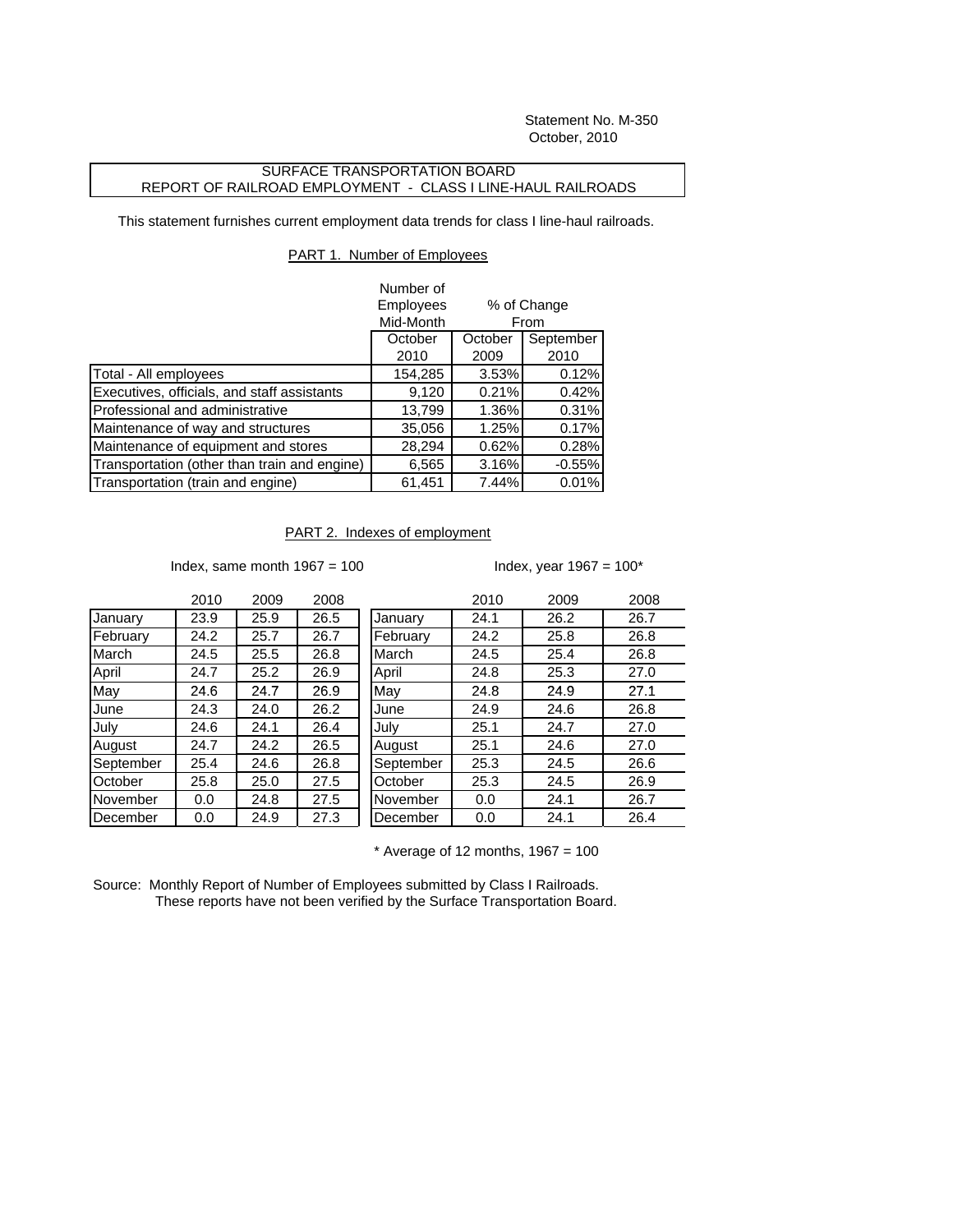| October, 2010 | L <sub>100</sub> | L200                            | L 300  | L400   | L500  | L600   | TOTAL   |
|---------------|------------------|---------------------------------|--------|--------|-------|--------|---------|
| 130500        | 1.749            | 3,596                           | 8,586  | 6,993  | 1.407 | 15.158 | 37,489  |
| 121500        | 1.198            | 3,265                           | 6.194  | 4,929  | 1,766 | 10,829 | 28,181  |
| 114900        | 367              | 498                             | 1,892  | 804    | 394   | 2,402  | 6,357   |
|               |                  |                                 |        |        |       |        |         |
| 134500        | 291              | 350                             | 447    | 353    | 79    | 1.244  | 2,764   |
| 117100        | 1.830            | 2.614                           | 6.080  | 5.561  | 1.389 | 10.993 | 28,467  |
| 137700        | 226              | 438                             | 1.146  | 549    | 179   | 1.393  | 3.931   |
| 139400        | 3.459            | 3,038                           | 10.711 | 9.105  | 1.351 | 19,432 | 47,096  |
|               |                  |                                 |        |        |       |        |         |
|               | 9,120            | 13.799                          | 35,056 | 28.294 | 6,565 | 61,451 | 154,285 |
|               |                  |                                 |        |        |       |        |         |
| 103000        | 1.435            | 4.803                           | 2.919  | 4.926  | 2.828 | 3.443  | 20.354  |
|               |                  | (Includes all CN US Operations) |        |        |       |        |         |

|              | October       | October | September     |               | % Change |
|--------------|---------------|---------|---------------|---------------|----------|
|              | 2010          | 2009    | 2010          | Year          | Month    |
| $L$ 100      | 9,120         | 9,101   | 9,082         | 0.21%         | 0.42%    |
| L200         | 13,799        | 13,614  | 13,756        | 1.36%         | 0.31%    |
| L 300        | 35,056        | 34,622  | 34,995        | 1.25%         | 0.17%    |
| $L$ 400      | 28,294        | 28,121  | 28,216        | 0.62%         | 0.28%    |
| L500         | 6,565         | 6,364   | 6,601         | 3.16%         | $-0.55%$ |
| L600         | 61,451        | 57,198  | 61,444        | 7.44%         | 0.01%    |
| <b>TOTAL</b> | 154,285       | 149,020 | 154,094       | 3.53%         | 0.12%    |
|              |               |         |               | Ratio         | Ratio    |
|              | 1967          |         | 2010          | Corresp.      | Average  |
|              | <b>Months</b> |         | <b>Months</b> | <b>Months</b> | Month    |
| January      | 614,766       |         | 146,890       | 23.9          | 24.1     |
| February     | 610,335       |         | 147,617       | 24.2          | 24.2     |
| March        | 608,751       |         | 149,240       | 24.5          | 24.5     |
| April        | 611,136       |         | 151,088       | 24.7          | 24.8     |
| May          | 613,824       |         | 150,915       | 24.6          | 24.8     |
| June         | 624,153       |         | 151,527       | 24.3          | 24.9     |
| July         | 623,096       |         | 153,046       | 24.6          | 25.1     |
| August       | 619,419       |         | 152,708       | 24.7          | 25.1     |
| September    | 606,714       |         | 154,094       | 25.4          | 25.3     |
| October      | 597,271       |         | 154,285       | 25.8          | 25.3     |
| November     | 593,568       |         | 0             | 0.0           | 0.0      |
| December     | 590,100       |         | 0             | 0.0           | 0.0      |

Source: Monthly Report of Number of Employees submitted by Class I Railroads. These reports have not been verified by the Surface Transportation Board.